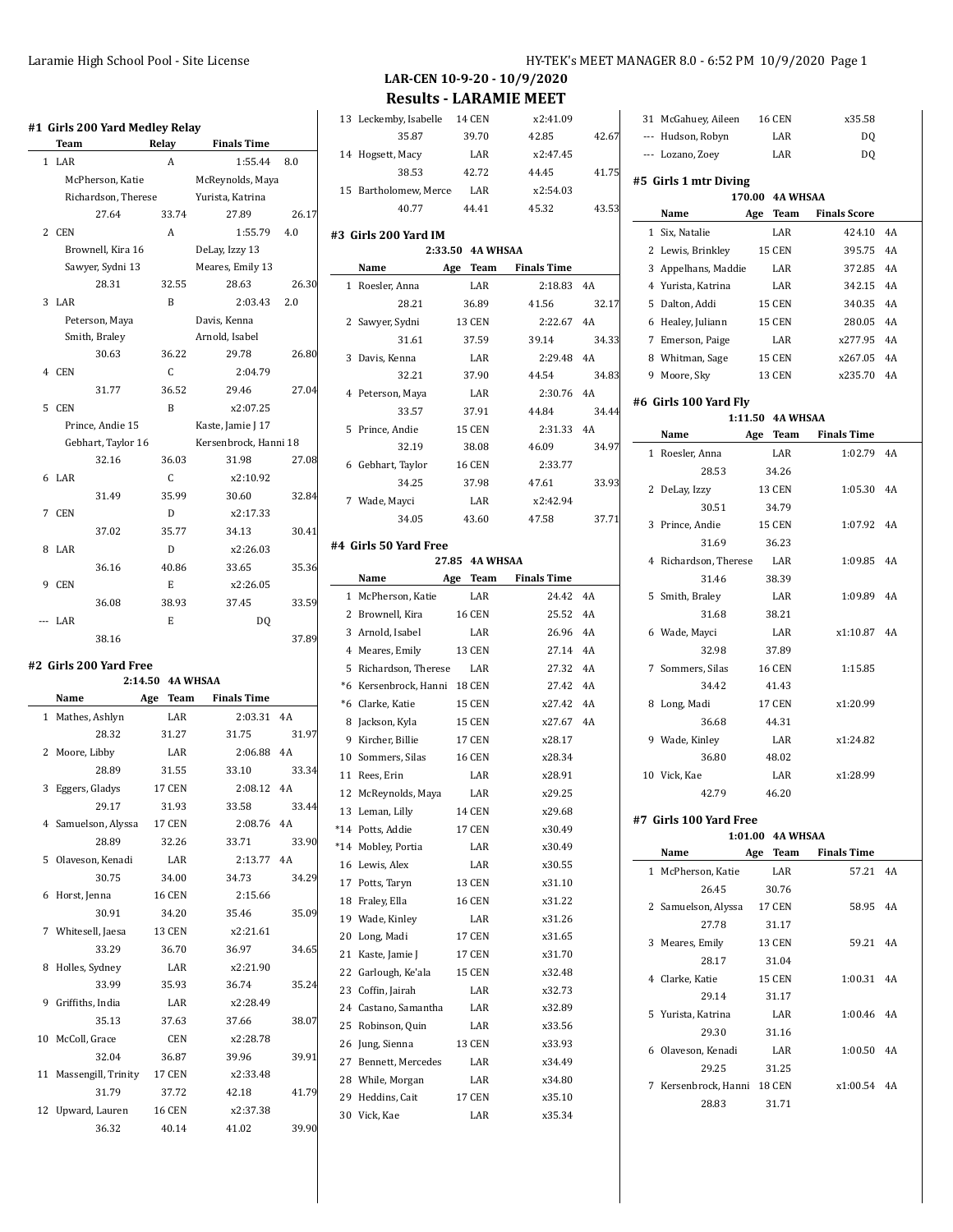**LAR-CEN 10-9-20 - 10/9/2020 Results - LARAMIE MEET**

| (#7 Girls 100 Yard Free) |                  |                    |                |          | 8 Cay  |
|--------------------------|------------------|--------------------|----------------|----------|--------|
| 8 Jackson, Kyla          | <b>15 CEN</b>    | x1:03.12           |                |          |        |
| 29.91                    | 33.21            |                    |                |          |        |
| 9 McColl, Grace          | CEN              | x1:06.18           |                |          |        |
| 31.64                    | 34.54            |                    |                |          | 9 Hol  |
| 10 Leman, Lilly          | 14 CEN           | x1:06.30           |                |          |        |
| 30.91                    | 35.39            |                    |                |          |        |
| 11 Norton, Tess A        | 17 CEN           | x1:08.59           |                |          |        |
| 33.07                    | 35.52            |                    |                |          | 10 Sho |
| 12 Mallberg, Marit       | LAR              | x1:10.21           |                |          |        |
| 32.56                    | 37.65            |                    |                |          |        |
| 13 Leckemby, Isabelle    | 14 CEN           | x1:11.76           |                |          |        |
| 34.22                    | 37.54            |                    |                |          | 11 Gri |
| 14 Upward, Lauren        | <b>16 CEN</b>    | x1:11.82           |                |          |        |
| 34.09                    | 37.73            |                    |                |          |        |
| 15 Sprott, Piper         | LAR              | x1:13.78           |                |          |        |
| 35.21                    | 38.57            |                    |                |          | 12 Hop |
| 16 Castano, Samantha     | LAR              | x1:15.54           |                |          |        |
| 36.11                    | 39.43            |                    |                |          |        |
| 17 Fraley, Ella          | <b>16 CEN</b>    | x1:16.63           |                |          |        |
| 38.12                    | 38.51            |                    |                | #9 Girls |        |
| 18 McGahuey, Aileen      | <b>16 CEN</b>    | x1:18.53           |                |          | Tea    |
| 38.28                    | 40.25            |                    |                | 1        | LAI    |
| --- Linde, Rachel        | 17 CEN           | DQ                 |                |          | Ν      |
| 33.87                    | 36.75            |                    |                |          | Ν      |
| #8 Girls 500 Yard Free   |                  |                    |                |          |        |
|                          | 6:10.00 4A WHSAA |                    |                |          | 2 CEI  |
|                          |                  |                    |                |          |        |
| Name                     | Age Team         | <b>Finals Time</b> |                |          | Г      |
| 1 Mathes, Ashlyn         | LAR              | 5:33.53            | 4A             |          | E      |
| 29.17                    | 32.42            | 33.50              | 33.96          |          |        |
| 34.12                    | 34.02            | 34.36              | 34.48          |          | 3 LAI  |
| 34.10                    | 33.40            |                    |                |          | C      |
| 2 Eggers, Gladys         | <b>17 CEN</b>    | 5:39.86            | 4A             |          | V      |
| 30.64                    | 33.78            | 34.81              | 34.48          |          |        |
| 34.48                    | 34.66            | 34.49              | 34.67          |          | 4 CEI  |
| 34.65                    | 33.20            |                    |                |          | C      |
| 3 Sawyer, Sydni          | <b>13 CEN</b>    | 5:40.07 4A         |                |          | L      |
| 30.32                    | 33.77            | 35.36              | 33.40          |          |        |
| 36.12                    | 33.36            | 35.20              | 35.71          |          | 5 CEI  |
| 34.09                    | 32.74            |                    |                |          |        |
| 4 Moore, Libby           | LAR              | 5:50.59            | 4A             |          | 6 CEI  |
| 30.11                    | 33.34            | 34.57              | 35.04          |          |        |
| 35.81                    | 36.02            | 36.91              | 36.85          | 7        | LAI    |
| 36.94                    | 35.00            |                    |                |          |        |
| 5 Gebhart, Taylor        | <b>16 CEN</b>    | 5:50.97            | 4A             |          | 8 LAI  |
| 32.09                    | 35.06            | 35.21              | 35.38          |          |        |
| 35.64                    | 35.64            | 36.01              | 36.16          |          | 9 CEI  |
| 35.86                    | 33.92            |                    |                |          |        |
| 6 Smith, Braley          | LAR              | 6:07.21            | 4A             |          | LAI    |
| 30.82                    | 35.16            | 37.20              | 37.90          |          |        |
| 38.20                    | 37.30            | 37.53              | 38.31          | #10 Gir  |        |
| 37.80                    | 36.99            |                    |                |          |        |
| 7 Horst, Jenna           | <b>16 CEN</b>    | x6:10.41           |                |          | Nai    |
| 33.34<br>38.23           | 36.88<br>37.76   | 37.55<br>37.84     | 37.81<br>38.09 |          | 1 Bro  |

37.59 35.32

| 8  |                  | Cavanaugh, Shelby                   | <b>16 CEN</b>    | x6:16.13                              |       |
|----|------------------|-------------------------------------|------------------|---------------------------------------|-------|
|    |                  | 32.22                               | 36.38            | 37.22                                 | 38.04 |
|    |                  | 38.65                               | 38.75            | 39.14                                 | 39.01 |
|    |                  | 39.32                               | 37.40            |                                       |       |
| 9  | Holles, Sydney   |                                     | LAR              | x6:19.19                              |       |
|    |                  | 34.63                               | 37.81            | 38.30                                 | 38.16 |
|    |                  | 39.03                               | 38.71            | 38.16                                 | 38.27 |
|    |                  | 38.45                               | 37.67            |                                       |       |
|    |                  | 10 Shoales, Michelle                | LAR              | x6:20.14                              |       |
|    |                  | 32.57                               | 37.41            | 38.73                                 | 38.69 |
|    |                  | 38.44                               | 39.18            | 39.55                                 | 39.41 |
|    |                  | 39.67                               | 36.49            |                                       |       |
| 11 | Griffiths, India |                                     | LAR              | x6:51.29                              |       |
|    |                  | 37.38                               | 41.92            | 42.92                                 | 42.68 |
|    |                  | 42.19                               | 42.46            | 41.53                                 | 40.92 |
|    |                  | 40.45                               | 38.84            |                                       |       |
|    | 12 Hogsett, Macy |                                     | LAR              | x7:27.24                              |       |
|    |                  | 39.00                               | 42.89            | 45.80                                 | 46.01 |
|    |                  | 46.18                               | 46.60            | 45.78                                 | 46.49 |
|    |                  | 45.88                               | 42.61            |                                       |       |
|    |                  | #9  Girls 200 Yard Free Relay       |                  |                                       |       |
|    | Team             |                                     | Relay            | <b>Finals Time</b>                    |       |
| 1  | LAR              |                                     | A                | 1:43.60                               | 8.0   |
|    |                  | McPherson, Katie                    |                  | Richardson, Therese                   |       |
|    |                  | Mathes, Ashlyn                      |                  | Roesler, Anna                         |       |
|    |                  | 24.90                               | 26.34            | 26.54                                 | 25.82 |
|    | 2 CEN            |                                     | A                | 1:48.59                               | 4.0   |
|    |                  | DeLay, Izzy 13                      |                  | Kersenbrock, Hanni 18                 |       |
|    |                  | Eggers, Gladys 17                   |                  | Samuelson, Alyssa 17                  |       |
|    |                  | 26.29                               | 27.77            | 26.96                                 | 27.57 |
| 3  | LAR              |                                     | B                | 1:53.13                               | 2.0   |
|    |                  | Olaveson, Kenadi                    |                  | Rees, Erin                            |       |
|    |                  | Wade, Mayci                         |                  | Moore, Libby                          |       |
|    |                  | 28.15                               | 28.57            | 29.48                                 | 26.93 |
|    | 4 CEN            |                                     | B                | 1:55.98                               |       |
|    |                  | Clarke, Katie 15<br>Leman, Lilly 14 |                  | Sommers, Silas 16<br>Jackson, Kyla 15 |       |
|    |                  | 27.79                               | 29.53            | 29.65                                 | 29.01 |
| 5  | CEN              |                                     | D                | x2:03.87                              |       |
|    |                  | 32.28                               | 30.35            | 30.38                                 | 30.86 |
|    | 6 CEN            |                                     | C                | x2:05.00                              |       |
|    |                  | 32.42                               | 30.99            | 30.69                                 | 30.90 |
|    | 7 LAR            |                                     | C                | x2:06.26                              |       |
|    |                  | 32.38                               | 16.03            | 45.99                                 | 31.86 |
|    | 8 LAR            |                                     | D                | x2:07.65                              |       |
|    |                  | 32.36                               | 30.48            | 16.92                                 | 47.89 |
|    | 9 CEN            |                                     | Е                | x2:18.16                              |       |
|    |                  | 32.63                               | 15.37            | 54.02                                 | 36.14 |
|    | --- LAR          |                                     | Е                | D <sub>0</sub>                        |       |
|    |                  | 37.30                               | 38.29            | 35.22                                 | 35.88 |
|    |                  |                                     |                  |                                       |       |
|    |                  | #10 Girls 100 Yard Back             | 1:09.00 4A WHSAA |                                       |       |
|    |                  |                                     |                  |                                       |       |

|                       |                            |                    |       |    | הרלר.            | 40.00         |          |
|-----------------------|----------------------------|--------------------|-------|----|------------------|---------------|----------|
| 37.30                 | 38.29                      | 35.22              | 35.88 | 11 | Norton, Tess A   | <b>17 CEN</b> | x1:23.71 |
| 0 Girls 100 Yard Back |                            |                    |       |    | 40.14            | 43.57         |          |
|                       | <b>4A WHSAA</b><br>1:09.00 |                    |       |    | 12 Potts, Taryn  | <b>13 CEN</b> | x1:25.26 |
| Name                  | Age Team                   | <b>Finals Time</b> |       |    | 40.28            | 44.98         |          |
| 1 Brownell, Kira      | <b>16 CEN</b>              | 1:02.34 4A         |       |    | 13 Linde. Rachel | <b>17 CEN</b> | x1:28.21 |
| 29.49                 | 32.85                      |                    |       |    | 42.90            | 45.31         |          |
| 2 Peterson, Maya      | LAR                        | 1:06.32 4A         |       |    | 14 Heddins, Cait | <b>17 CEN</b> | x1:31.56 |
| 32.04                 | 34.28                      |                    |       |    | 43.57            | 47.99         |          |
|                       |                            |                    |       |    |                  |               |          |

|                  | 3 | Yother, Kayley            | LAR              | 1:08.75            | 4A  |
|------------------|---|---------------------------|------------------|--------------------|-----|
| 4                |   | 33.48                     | 35.27            |                    |     |
| $\mathbf{1}$     | 4 | Kircher, Billie           | 17 CEN           | 1:09.62            | 2.0 |
|                  |   | 33.57                     | 36.05            |                    |     |
|                  | 5 | Davis, Kenna              | LAR              | 1:10.46            | 1.0 |
| 6                |   | 33.26                     | 37.20            |                    |     |
| 7                | 6 | Shoales, Michelle         | LAR              | x1:13.02           |     |
|                  |   | 34.87                     | 38.15            |                    |     |
|                  | 7 | Massengill, Trinity       | 17 CEN           | 1:14.45            |     |
| 9                |   | 36.58                     | 37.87            |                    |     |
| $\mathbf{1}$     | 8 | Mobley, Portia            | LAR              | x1:17.15           |     |
|                  |   | 37.48                     | 39.67            |                    |     |
|                  | 9 | Lewis, Alex               | LAR              | x1:18.01           |     |
| 8                |   | 38.04                     | 39.97            |                    |     |
| $\overline{c}$   |   | 10 Garlough, Ke'ala       | 15 CEN           | x1:22.81           |     |
|                  |   | 39.95                     | 42.86            |                    |     |
|                  |   | 11 Jung, Sienna           | <b>13 CEN</b>    | x1:30.53           |     |
| 1                |   | 43.88                     | 46.65            |                    |     |
| 9                |   | 12 While, Morgan          | LAR              | x1:32.00           |     |
|                  |   | 44.54                     | 47.46            |                    |     |
|                  |   | 13 Bennett, Mercedes      | LAR              | x1:34.09           |     |
|                  |   | 45.08                     | 49.01            |                    |     |
|                  |   | 14 Sprott, Piper          | LAR              | x1:36.83           |     |
|                  |   | 46.98                     | 49.85            |                    |     |
|                  |   | 15 Hudson, Robyn          | LAR              | x2:00.79           |     |
| $\overline{c}$   |   | 48.77                     | 1:12.02          |                    |     |
|                  |   | #11 Girls 100 Yard Breast |                  |                    |     |
|                  |   |                           | 1:18.50 4A WHSAA |                    |     |
|                  |   | Name                      | Age Team         | <b>Finals Time</b> |     |
| 7                | 1 | DeLay, Izzy               | 13 CEN           | 1:11.90            | 4A  |
|                  |   | 34.67                     | 37.23            |                    |     |
|                  |   | 2 Arnold, Isabel          | LAR              | 1:16.84            | 4A  |
|                  |   | 35.90                     | 40.94            |                    |     |
| 3                | 3 | McReynolds, Maya          | LAR              | 1:17.25            | 4A  |
|                  |   | 36.60                     | 40.65            |                    |     |
|                  | 4 | Kaste, Jamie J            | <b>17 CEN</b>    | 1:18.27            | 4A  |
|                  |   | 36.47                     | 41.80            |                    |     |
| $\mathbf{1}$     | 5 | Rees, Erin                | LAR              | 1:18.39            | 4A  |
|                  |   | 36.55                     | 41.84            |                    |     |
| 6                | 6 | Whitesell, Jaesa          | 13 CEN           | 1:18.76            |     |
|                  |   | 37.81                     | 40.95            |                    |     |
| $\boldsymbol{0}$ | 7 | Potts, Addie              | <b>17 CEN</b>    | x1:20.46           |     |

37.14 43.32 8 Lozano, Zoey LAR x1:20.69 38.88 41.81 9 Cavanaugh, Shelby 16 CEN x1:21.69 37.87 43.82 10 Robinson, Quin LAR x1:23.04 39.38 43.66